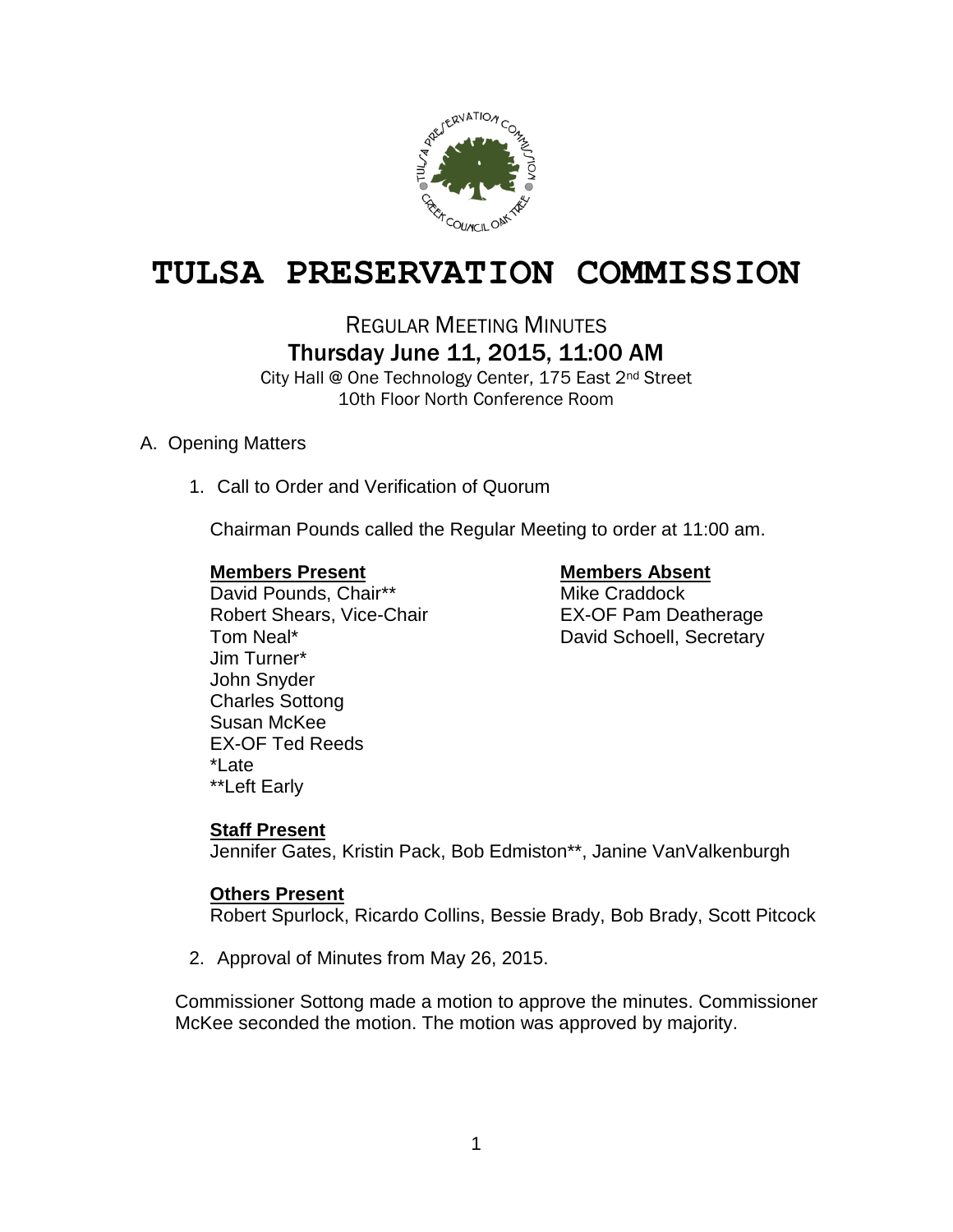## **Vote: Meeting Minutes May 26, 2015.**

- 
- 3. Snyder
- 4. Sottong
	- 4. Disclosure of Conflicts of Interest None.
- B. Actionable Items
	- 1. **COA-15-25 / 758 N. Denver Ave.** (Brady Heights) Applicant: Ricardo Collins *COA Subcommittee Review Date: None* Request:
		- 1. Replace concrete driveway with matching concrete and widen driveway 2 ft. north with matching concrete and curb cut.

Staff presented the application to the Commission and the applicant, Ricardo Collins, was present at the meeting. The applicant requested what would be considered matching concrete. Staff explained what is considered matching concrete. Commissioner Reeds asked the applicant will match the same radius on the curb. The applicant replied he is. Commissioner Shears asked the applicant if the approach to the driveway will be the same. The applicant replied yes.

Commissioner McKee made a motion to approve the request. Commissioner Snyder seconded the motion. The motion was approved unanimously. Guidelines cited: G.2.1, G.2.2, G.2.3.

# **Vote: 758 N. Denver Ave. (Brady Heights)**

| In Favor             | <b>Opposed</b> | <b>Abstaining</b> | <b>Not Present</b> |
|----------------------|----------------|-------------------|--------------------|
| 1. Pounds            |                |                   | Schoell            |
| 2. Shears            |                |                   | Craddock           |
| 3. McKee             |                |                   |                    |
| 4. Neal              |                |                   |                    |
| 5. Snyder            |                |                   |                    |
| $\sim$ $\sim$ $\sim$ |                |                   |                    |

6. Sottong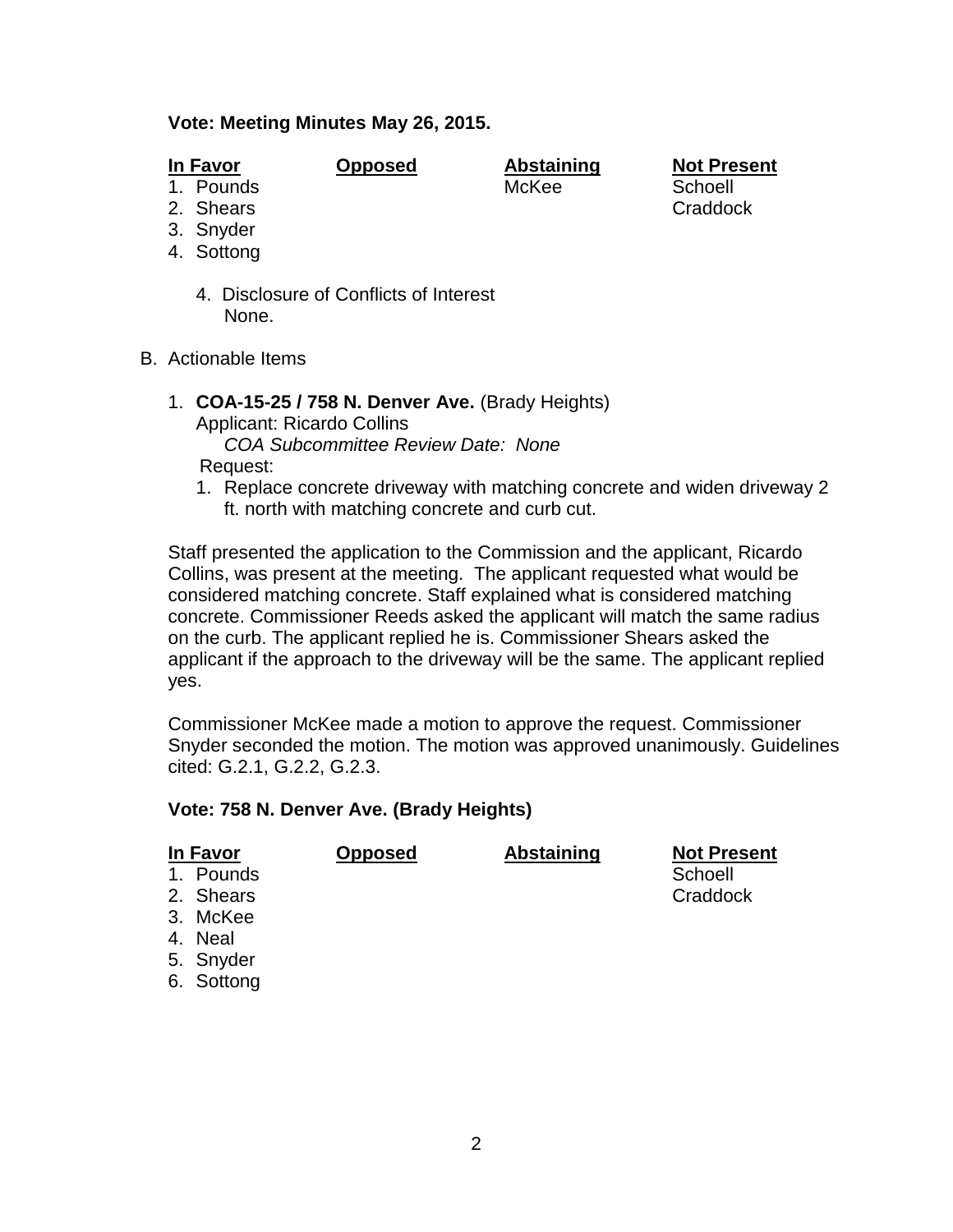# 2. **COA-15-02 / 1625 S. Norfolk Ave.** (Swan Lake)

Applicant: Robert Spurlock

*COA Subcommittee Review Date: None*

Request:

1. Construct Hackett stone retaining wall around west and south side of property

Staff presented the application to the Commission and the applicant, Robert Spurlock, was present at the meeting. The applicant stated at the last meeting, the Commission requested a stone selection, and the proposed stone will change the wall from a dry stack to a mortar wall.

Commissioner Snyder made a motion to approve the request. Commissioner Sottong seconded the motion. The motion was approved unanimously. Guidelines cited: G.1.3, G.1.5.

# **Vote: 1625 S. Norfolk Ave. (Swan Lake)**

| In Favor  | <b>Opposed</b> | <b>Abstaining</b> | <b>Not Present</b> |
|-----------|----------------|-------------------|--------------------|
| 1. Pounds |                |                   | Schoell            |
| 2. Shears |                |                   | Craddock           |

- 3. McKee
- 4. Neal
- 5. Snyder
- 6. Sottong

# 3. **COA-15-07 / 1541 S. Owasso Ave. (N. Maple Ridge)**

Applicant: Bryant McEntire *COA Subcommittee Review Date: None* Request:

- 1. Remove original concrete steps and bulkheads and replace with concrete steps and bulkheads with eight inch flat riser *Work completed without Certificate of Appropriateness*
- 2. Construct retaining wall according to plans submitted *Work started without Certificate of Appropriateness*

Staff presented the application to the Commission and the applicant's representatives, Bessie and Bob Brady, were present at the meeting. Commissioner Reeds asked if the applicant went a COA Subcommittee for review. Staff replied they did not. Commissioner Shears noted the footing was already set on the north wall for a sloped retaining wall and the proposed wall is stacked. The applicants stated they will reset the footing for a stacked wall.

Commissioner Snyder made a motion to approve the request. Commissioner McKee seconded the motion. The motion was approved unanimously. Guidelines cited: G.1.3, G.1.5, G.2.1.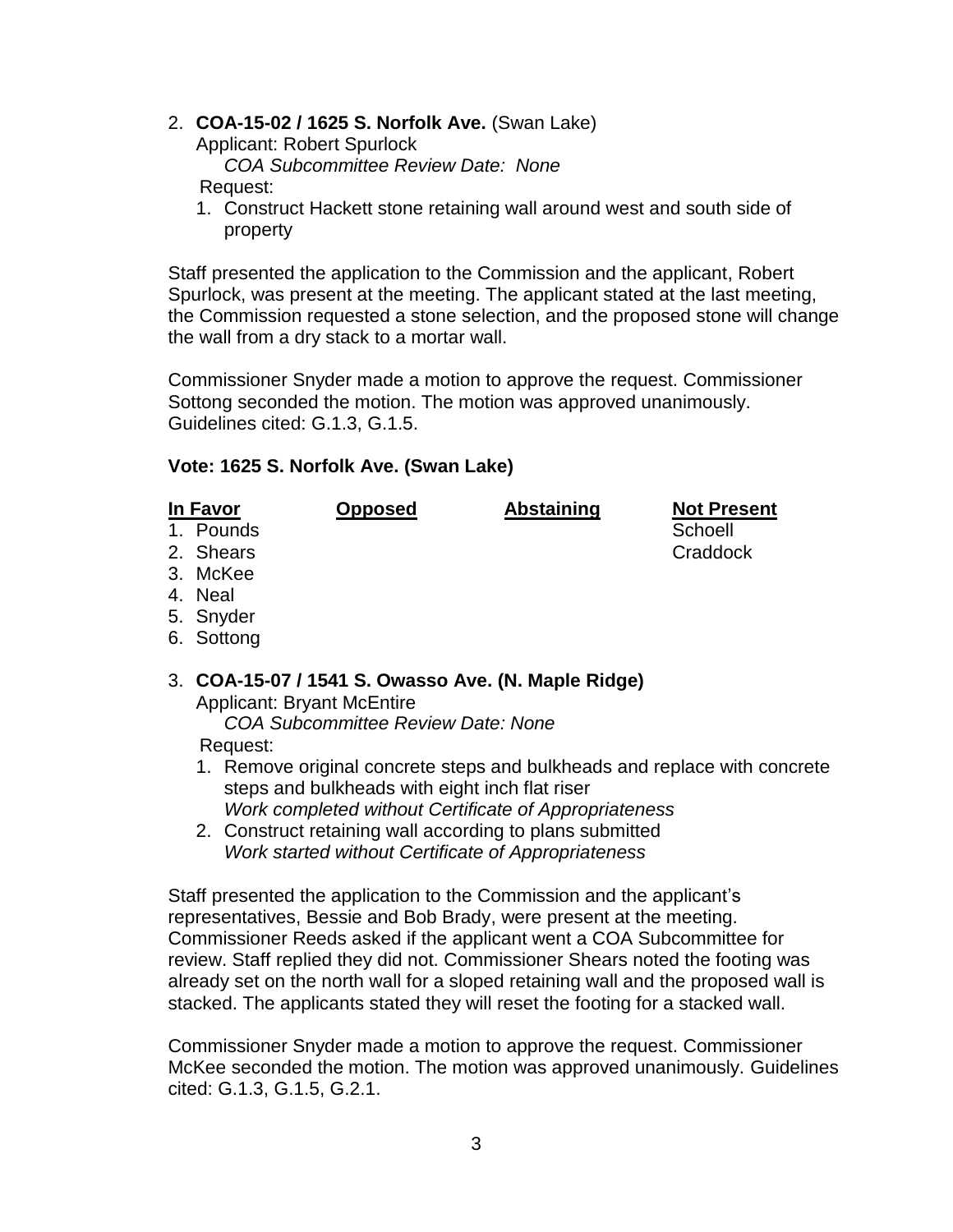### **Vote: 1541 S. Owasso Ave. (N. Maple Ridge)**

**In Favor Opposed Abstaining Not Present** 1. Pounds Schoell and Schoell and Schoell and Schoell and Schoell and Schoell and Schoell and Schoell and Schoell

- 2. Shears **Craddock**
- 3. McKee
- 
- 4. Neal
- 5. Snyder
- 6. Sottong
- 7. Turner

### 4. **COA-15-27 / 1715 S. Rockford Ave.** (Swan Lake) Applicant: Kathy and Scott Pitcock *COA Subcommittee Review Date: None*

Request:

1. Enclose front porch with clear glass windows according to drawing submitted.

Staff presented the application to the Commission and the applicant, Scott Pitcock, was present at the meeting. Commissioner McKee asked if there are any window details. Staff replied no. Commissioner Neal stated the application needs COA Subcommittee review, and he would be more comfortable with a screen and large glass does not seem appropriate to the historic appearance. Commissioner Pounds agreed the application needs COA Subcommittee review if it is discourage by the Unified Design Guidelines.

Commissioner Pounds made a motion to continue the application with the applicant's permission to COA Subcommittee for further review. Commissioner Neal seconded the motion. The motion was approved unanimously. Guidelines cited: B.1.2, B.5.2.

# **Vote: 1715 S. Rockford Ave. (Swan Lake)**

| In Favor   | <b>Opposed</b> | <b>Abstaining</b> | <b>Not Present</b> |
|------------|----------------|-------------------|--------------------|
| 1. Pounds  |                |                   | Schoell            |
| 2. Shears  |                |                   | Craddock           |
| 3. McKee   |                |                   |                    |
| 4. Neal    |                |                   |                    |
| 5. Snyder  |                |                   |                    |
| 6. Sottong |                |                   |                    |

7. Turner

# **Staff Report – Sinclair Building**

With no objection for the Commission, Chairman Pounds moved the Staff Report on the Sinclair Building.